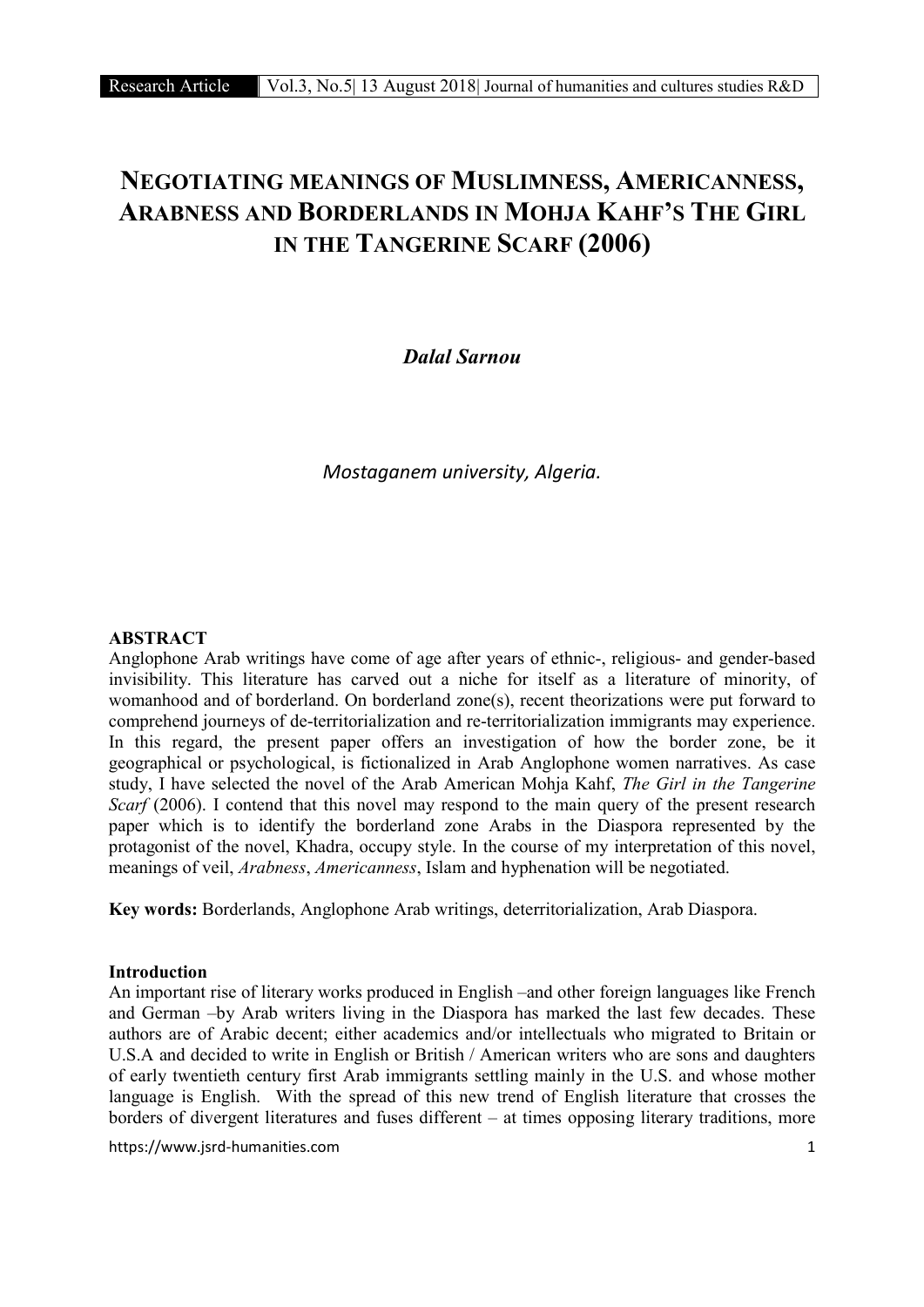attention is now given to understanding how diasporic Arab writers fictionalize reality related to their countries of origin in an attempt of understanding the *Other* who is Muslim and/or Arab and who is threatening the Western world mainly after the many terrorist attacks and events America and other European countries were terrified by.

Anglophone Arab literature of the Diaspora is certainly not new; this literature dates back to the turn of the century when the first Arabs to migrate to the United States of America had to grapple with the language and culture of the host country. As stated by Wail Hassan, it was in America that writers produced the first Anglo-Arab literary productions, notably by Gibran Khalil Gibran, Ameen Rihani, Abraham Mirtie Rihany and others who were nearly all originally from Mashreq (the Middle East) countries, and from Lebanon in particular, and who were far better known for their works in Arabic rather than in English. However, except for Gibran, Rihani and Mikhail Naimy very few writers were known to average American and Western readers at that time.

The current body of literature dealing with Anglophone Arab narratives insists on the particularity of Anglophone Arab literature which lies in the exceptional fusion of cultural features and linguistic elements of two divergent worlds: the Arab world and the Western world<sup>1</sup>. Many critics argue that the specificity of these works is due to the fact that they are produced by writers who, in different ways, feel displaced and at the very contact zone of many cultures at the same time. As a matter of fact, this characteristic may have brought an important element of distinctiveness and individuality to Anglophone Arab writings– their ideas, desires, emotions and strategies for survival.

As suggested by Geoffrey Nash (2007) in his study *The Anglo-Arab Encounter: fiction and autobiography by Arab writers in English*, contemporary Anglophone Arab writers use English rather than Arabic as the language for their fiction either for personal preference, avoidance of cultural restriction and censorship, or optimizing exposure. Some Anglo-Arab writers were embedded within an English-speaking environment either in their country of origin or in Britain/United States of America, and this made English virtually a native language, so it is natural that they would choose to write in English. Others, especially those for whom Arabic is their first language but who acquired English through the medium of education at a relatively late stage, may make a conscious choice of English aware that there will be both losses and gains, acceptance and rejection. For these various reasons behind Anglophone Arab writers' choice of English for their literary expression, I argue that the literary discourse of each group of these authors must be then different. Though 'multicolored' and distinct, in terms of themes and literary discourse, works by writers contribute to the emergence of an independent literature that is neither Arabic nor English, but that is both, i.e. a hybrid literature.

To explain further, one has to mention that Anglophone Arab narratives grew out of a different context than that of their Francophone compatriots. This difference originates in the divergent colonial policy practiced by France and Britain. As for France, it exercised a policy of cultural adjustment and simply tried to "*francophy*" its territories, making great effort to repress the cultural specificity of dominated peoples. Britain, due to a racist assumption that Arabs and other colonized peoples could ever be part of the British *cultural fabric*, eschewed such assimilation. As a matter of fact, Arab francophone literature is generally produced by writers whose French is their sole written language and they are familiar only with the colloquial Arabic, and not the standard classical one. On another hand, Arab Anglophone literature is produced by writers who

https://www.jsrd-humanities.com 2 <sup>1</sup> See Dalal Sarnou, "Narratives of Arab Anglophone Women and the Articulation of a Major Discourse in a Minor Literature," International Studies: Interdisciplinary Political and Cultural Journal, Vol.16, No.1 (2014), 65-81.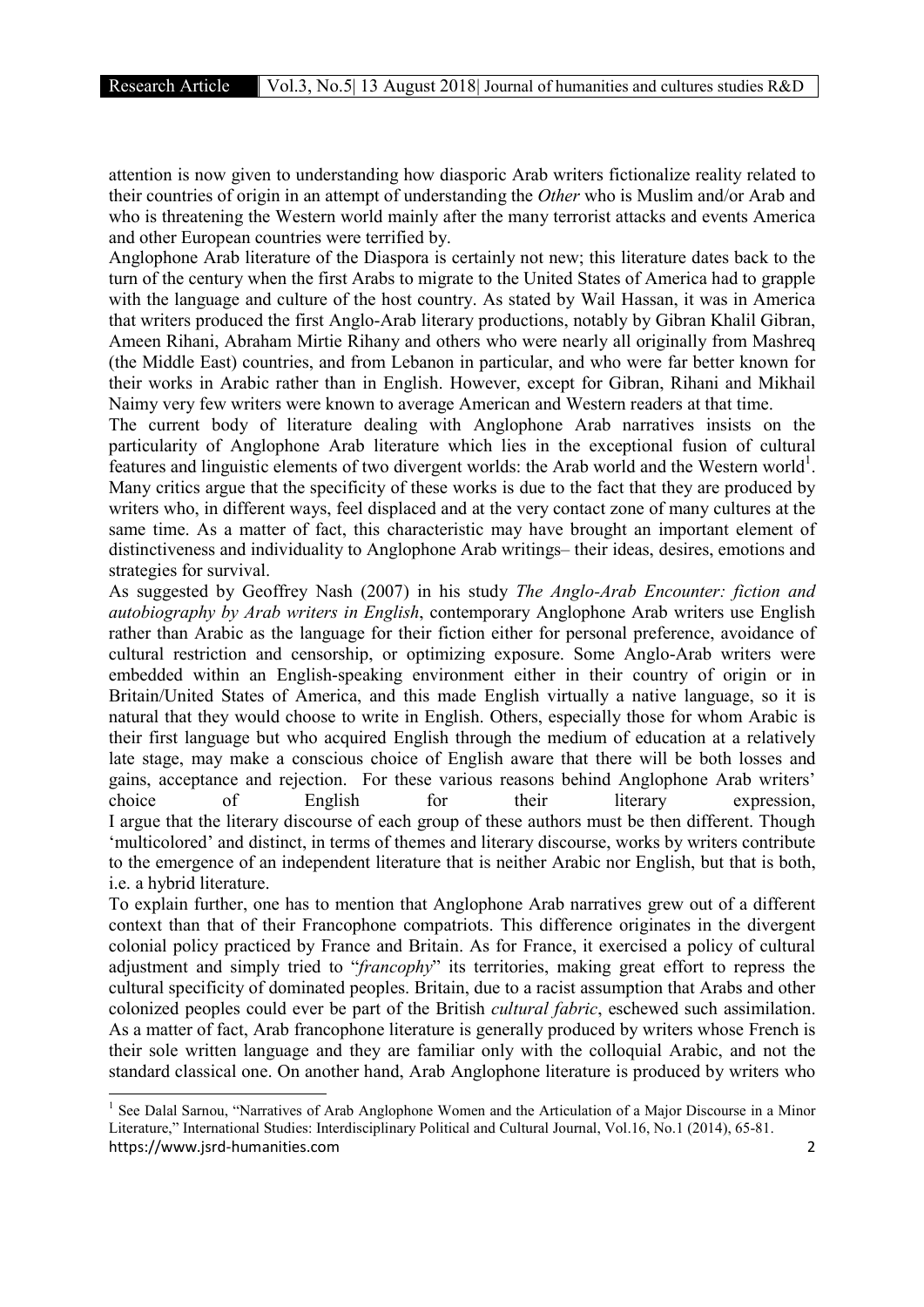are generally well-acquainted with standard Arabic, and they have other reasons for writing in English, like having grown up in areas or having studied in institutions dominated by English, or simply having migrated to English speaking countries as it is the case with the Egyptian Ahdaf Soueif, the Syrian Mohja Kahf, the Palestinian Soraya Antonius, the Sudanese Leila Abulela or the Jordanian Fadia Faqir.

Anglophone Arab writers of the Diaspora, mainly women authors, are highly conscious of historically established modes of representing Arab and Muslim women. The literary critic Hillauer points out that the women covered in her *Encyclopedia of Arab Women Filmmakers*  (2005) are, like these writers, still exceptionalin their societies; their observations are seldom an unbroken gaze from within, but have been shaped by a higher education or experiences of having lived abroad for many years, and frequently also by an upbringing in a privileged social class. (4) This gaze from within, I add, localizes them in a particular zone that is bordered by their *Arabness*, sometimes *Muslimness*, and often *womanness*. This zone becomes their *borderland*(s) as I will argue in the next sections. So, the question this article will tackle is 'what borderland(s) are Arabs in the Diaspora deterritorialized and reterritorialized in considering Deleuze and Guattari's theorization of the concept as being *the movement by which one leaves a territory*<sup>2</sup>? End of the quote?

# Writing from/on the Border

Writing from the border or border writing has become one of the most appealing literary genres that contemporary critics are theorizing and (re-)conceptualizing. Emily Hicks (1991) states that border writings are to be considered as universal literature. She says:

> What makes border writing a world literature with a "universal" appeal is its emphasis upon the multiplicity of languages within any single; by choosing a strategy of translation rather than representation, border writers ultimately undermine the distinction between original and alien culture. ( xxiii)

In fact, questioning the idea of writing without borders recalls immediately a re-thinking of border and borderland as two concepts widely used in the humanities. The two terms refer to words like boundaries, frontiers, barriers, margins and liminal spaces. Theorized by many academics and scholars –Deleuze and Guattari (1986), Derrida and others –it is owed style to the American Mexican theorist Gloria Anzaldùa that the concepts of Borderland, border and inbetween-ness have been re-conceptualized and re-contextualized into various areas specific to minority groups: immigrants, women, gays and lesbians.

In the preface to the *Borderlands*, Gloria Anzaldúa states: "*I am a border woman*" (Anzaldúa, 1987). This declaration entails a new journey into the border-zone and how people who live on borders –whether these are physical, geographical or emotional –view the other from this space. As Anzaldùa points out, the image of the border has become fully meaningful not only when we consider it as physical line, but when we de-center and liberate it from the notion of space to encompass notions of sex, class, gender, ethnicity, identity, community and even language<sup>3</sup>. In this sense, the crossing of the border is not a stepping of a physical body into a "protected" other

 $\frac{1}{2}$ 

 $^{2}$ Deleuze & Guattari, A Thousand Plateaus, 585-587.<br><sup>3</sup> Crossing the borders of languages may manifest in linguistic phenomena as code switching and code mixing. Shifting from one language to another is also shifting from one culture to another, from one linguistic territory to another, and from one sound system to another particularly for languages that are widely distinct as if the case of English vs. Arabic or French vs. Arabic.

https://www.jsrd-humanities.com 3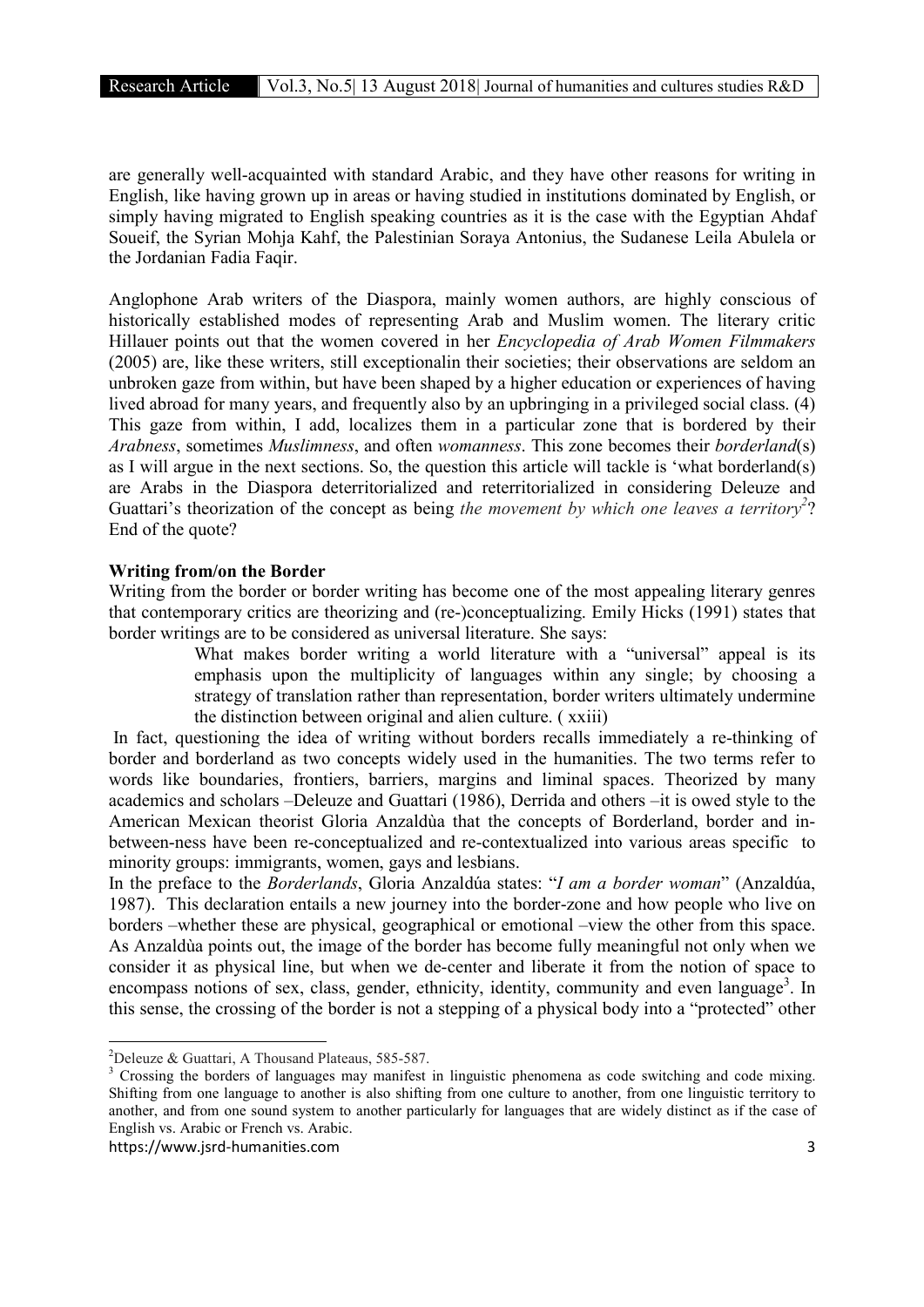national space, as much as it is a constant and potentially creative encounter where differences meet and interact.

In fact, crossing the borders leads to the conception of a borderland or a contact zone which both relates and separates two spaces. There is, certainly, a semantic and ideological difference between the two concepts of border and borderland. In her seminal book *Borderlands/ La Fronera*, Anzaldùa seems to identify "borderlands" with the Spanish "frontera" or English "border". She explains: "*a border is a dividing line, a narrow strip along a steep edge. A borderland is a vague and undetermined place created by the emotional residue of an unnatural boundary*." (03)

In fact, one would argue that borders engender border zones or those *liminal* spaces which are allowed for mestizaje $4$  and racial and cultural hybridization. As a matter of fact, however thin and demarcated the line is, it requires its own negation, that is the borderlands. Obviously, different ways of communication evolve and result from these exchanges across the border. Next to 'borderland', Mary Louise Pratt has theorized an equivalent concept "contact zones" which is extremely illuminating to focus on dialogues on the two sides of the border:

> I use the term to refer to social spaces where cultures meet, clash and grapple with each other often in contexts of highly asymmetrical relations of power, such as colonialism, slavery, or their aftermaths as they are lived out in many parts of the world today. (34)

Pratt, with this formulation, has added the social dimension to "borderlands" as contact zones. Above and beyond, another illuminating formulation of "border zones" and how the term can be pertinent to non-native literatures appears in Carolyn Porter's essay "*What We Know that We Don't Know: remapping American literary studies*" where porter amplifies the range of contact zone through the term "cultural force fields" which addresses a wider series of different transcultural axes and exchanges.

According to recent literature, borders are situated neither at the periphery nor at the margins of a state, but rather, at the core. This is evident especially when dealing with issues of security; not only because after the 9/11 attacks borders became increasingly regarded as a line of defense that needs to be constantly monitored and secured, but because, as a structure, the nation-form produces and perpetuates a differentiation that must be defended. (Balibar, 23). An interesting and relevant example might be America's new president Donald Trump's new policy which, according to him, seeks to secure the U.S borders with Mexico on the one hand, and control who moves into the United States from countries assumed to be the cradle of Islamic Terrorism on the other hand. Building a wall along the Mexican-American borders and banning people coming from six Muslim countries to travel to America are Trump's policy to besiege the borderlands zones and border people. Now, Arab Americans, Mexican Americans and Muslims of America

<sup>4</sup> The concept of mestizaje –which means racial mixture –is not of interest only to Latin Americans and Latin Americanists; in the USA, Europe and even postcolonial countries, increasing attention has been paid to processes of racial and cultural mixture, usually referred to by a series of different terms such as hybridity, syncretism, métissage, mélange and creolization, all or some of which may be related to other concepts, such as diaspora, which evoke the kinds of migrations and movements that lead to mixture.

https://www.jsrd-humanities.com 4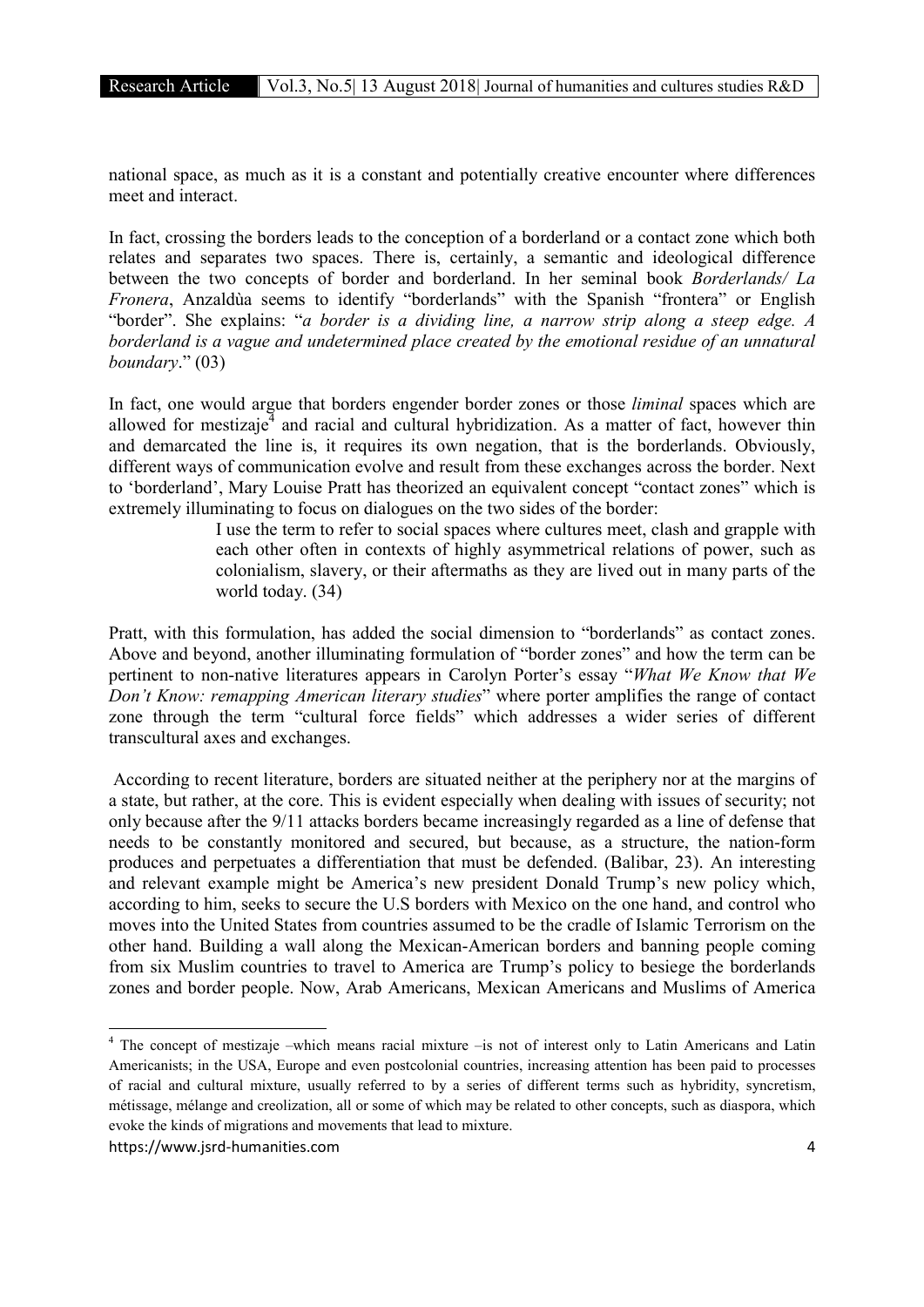only feel excluded from mainstream culture to be located in a particular borderland zone that is both physical and psychological.

In another context where the borderland is highlighted, Arab Anglophone women narratives portray different types or borderlands. Some of these writers attempt to represent what I allegedly refer to as a social borderland, particularly Arab women writers who have travelled abroad and have become women of two worlds –as is the case with Ahdaf Soueif, Leila Abulela, Laila Alalami, Sabiha Elkhemir, Mohja Kahf and others. To cross the borders of their countries of origin is indeed a stepping of patriarchal boundaries to live in Western societies and become acknowledged writers. Their border is also cultural since these women have developed a vision from a margin position standing in-between two cultures that have long been opposing entities. Crossing the border of the Arab culture to integrate into a host Western culture is one of the fundamental transnational and cross-cultural characteristics of narratives produced by Anglophone Arab women, and is an essential aspect of a different perception of both the Arab world and the West that these women represent in their literary productions.

The border for Arab women writers of the Diaspoa is also intellectual, for it is with the crossing of a rigid ideological boundary imposed by undemocratic political systems –that are ruling the countries in the Middle East and North African (henceforth MENA) region since the independence –that a new unbiased view of the political scene in the region is developed. In this respect, I may refer to the Egyptian British novelist and commentator Ahdaf Soueif who has been defending democratic Egypt both under the Brothers' ruling and now under the military ruling of the country. Her political awareness has risen from a crossing of the home-country's borders in the 70s to live long years in a different cultural and political context of the British nation. Soueif, I argue, has developed a new philosophy that is neither Western liberal nor Arab Islamist. Her own beliefs are, in fact, ideology-free. To illustrate, Soueif supported young rebels in Tahrir quarter in 2011, and she was also against the massive killing of the Brothers.<sup>5</sup>

In fact, the threshold for Arab Anglophone women writers might be the English language that can be regarded as the vehicle through which women authors of Arabic decent carry a female view of a world that is Western and another that is Arab. This threshold allows these writers to reach further borders and audiences. *Liminality*, for Aguirre, designates the condition ascribed to those things or persons who occupy or find themselves in the vicinity of the threshold, either on a permanent basis or a temporary phenomenon (6-7)

To go back to Pratt's conceptualization of the space where different cultures, different races, different genders and different ideologies meet, I will employ this perception of zones where an amalgam of cultures and religions and even languages manifests in understanding a zone I would identify as a 'borderlands'. Therefore, I will present a reading of the Arab American Mohja Kahf's novel *The Girl in the Tangerine Scarf* whereby I will probe for a new borderland zone occupied by young Arab American Muslim women.

# *The Girl in the Tangerine Scarf*: on Arabs living in/searching for a Borderland

<sup>&</sup>lt;sup>5</sup> See https://www.theguardian.com/books/2016/jan/23/arab-spring-five-years-on-writers-look-back

https://www.jsrd-humanities.com 5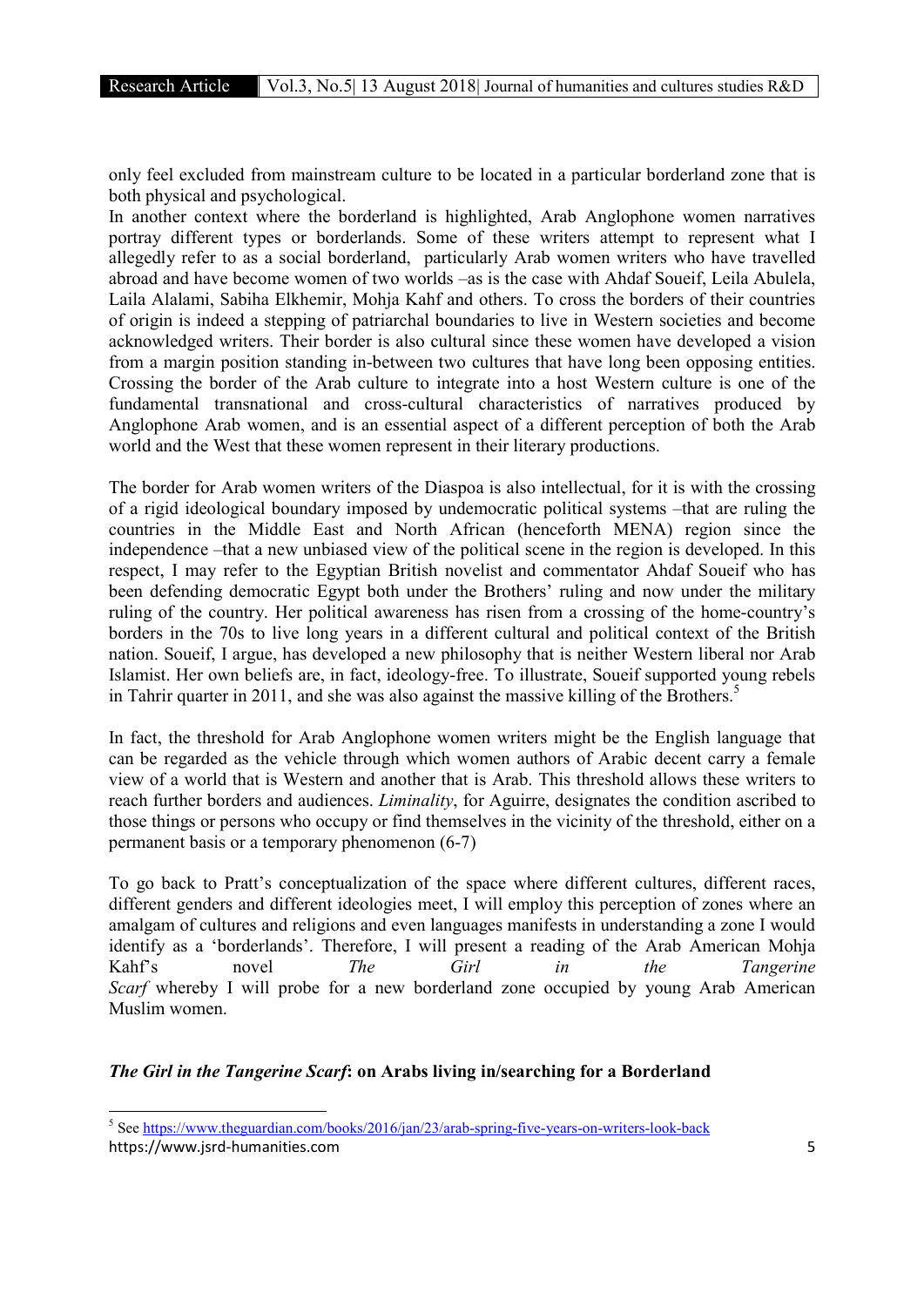It is presumed that contemporary Anglophone Arab women writings are primarily committed to echoing how Arab women living in the Diaspora are caught between a rock and a hard place when both celebrating the hyphen which represents a trans-cultural bridge between the Diaspora and the country of origins, and expressing outspokenly their standpoints a propos the different foreign policies embraced by both the West and countries of the MENA region. Accordingly, recent works by Anglophone women writers have indeed been giving voice to silenced women who are often forcibly or unwillingly displaced to an in-between space where a journey of dislocation and relocation is experienced. In this respect, Miriam Cook comments:

> During the past twenty-five years, women from the Arab world have been writing themselves into visibility at both national and international levels. Historically invisible, they are becoming agents of possible transformations in the societies in which their voices had traditionally not been heard. (150)

A pertinent literary production where Arab women in the Diaspora are articulately voiced is Mohja Kahf's *The Girl in the Tangerine Scarf* (2006). In this novel, the main character negotiates her hyphenated identity in the space of Diaspora and she does so through her commitment to an Islam that is neither the one embraced by her parents nor the one fiercely criticized by the West; it is an Islam of a 'borderland space' born out of a permanent encounter with a heterogeneous *otherness*: other people from other cultures, religions and ideologies. It is an Islam that is born in the very contact zone with other minority groups.

Just like Khadra in the novel, Mohja Kahf was born in Damascus, Syria in 1971, but just before she turned four, her family migrated to America so that her father could pursue a graduate degree and her mother could finish a B. S. in pharmacy. Kahf received her B. A. at Rutgers University; where she studied Comparative Literature and Political Science and then went on to complete her Ph. D. in Comparative Literature from Rutgers in 1988. As she grew up in America, Kahf became aware of Islamophobic sentiments and ignorance in America where, after the family moved to Plainville, Indiana, Kahf experienced painful incidents of racism and oppression. Kahf, among other contemporary Arab American authors, writes of cultural inequalities faced by Arab Muslims in America, focusing thereby on both Muslim to non-Muslim conflict and Muslim to Muslim associations and/or contentions amongst them. *Her viewpoint disputes hegemonic imageries of Arab-Americans, Muslim women in particular, reviewing mainstream representations of the culture.6*

In fact, Kahf's commitment has doubled since 2011. The author is now more pre-occupied with the terrifying situation experienced by the people of her home-country, Syria as much as other American Syrian and British Syrian writers are concerned with the suffering of Syrians back home. In a facebook message sent by Kahf, she says: "*thank you, and eid mubarak to you. Syria is not about religious struggle -- Syrian Christians, Alawites, Sunnis, Druze, Shias are all in solidarity*..." (8/25/2013, 6:18pm Mohja Kahf). Kahf's words reflect her new commitment to Syria as a nation regardless of any kind of schism. Another metamorphosis in Kahf's attitude is the fact that she gave up on her headscarf since the beginning of the Syrian

 $\frac{1}{6}$ <sup>6</sup>Susan Taha Alkarawi, " Negotiating Liminal Identities in Mohja Kahf's The Girl in the Tangerine Scarf", *International Journal of Applied Linguistics & English Literature*. Australian International Academic Centre, Australia (100-106), 2013.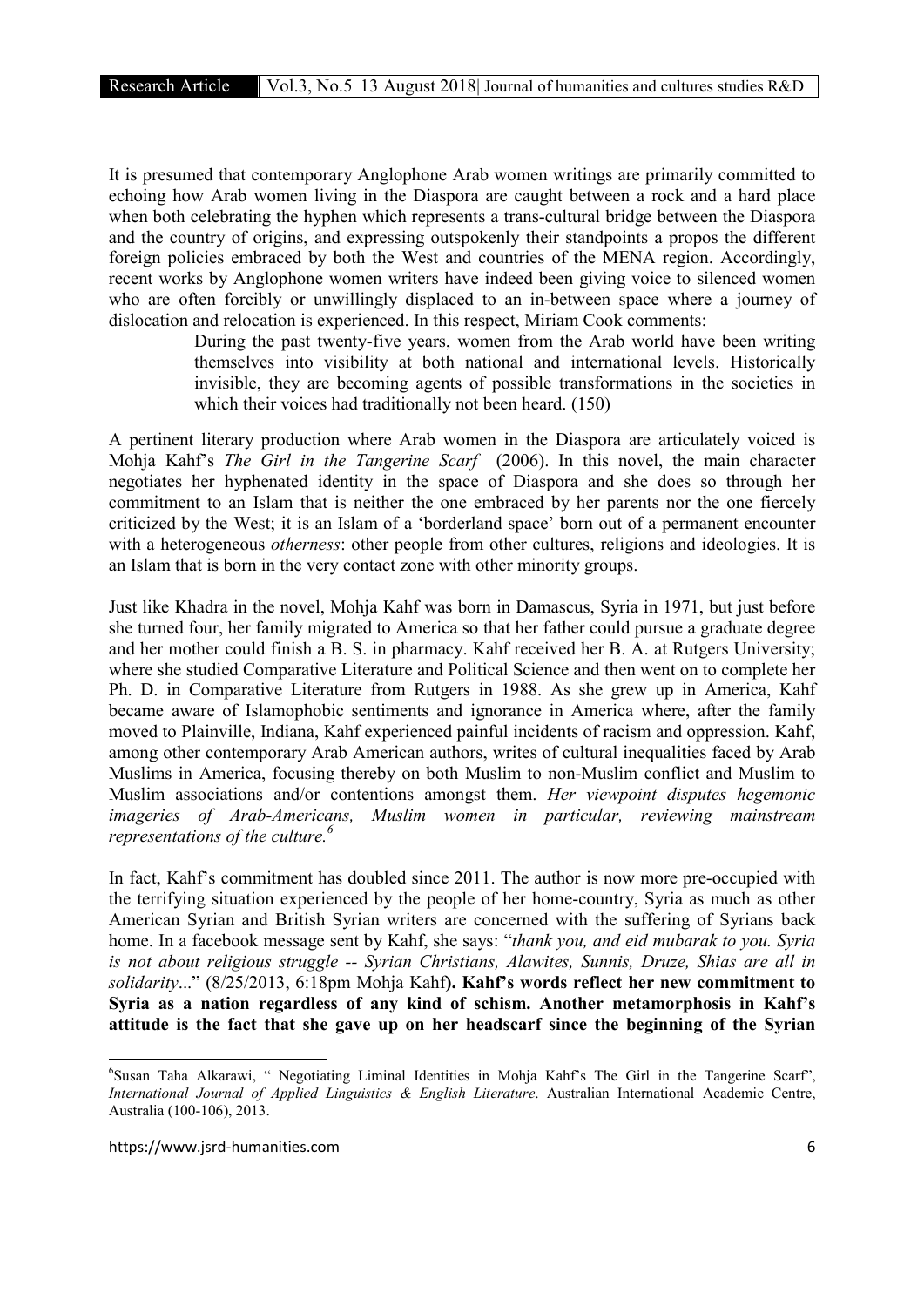uprising. A similar image is to be found in her novel *The Girl in the Tangerine Scarf* where Khadra also gives up on her veil at a given moment of her journey of relocation at two different levels: a micro level represented by her family and the extremist Islamic approach they embrace, and a macro level represented by the larger American community and the racist marginalization of religious and ethnic minorities.

*The Girl in the Tangerine Scarf (2006)* tells the story of Khadra Shamy's journey of self discovery. Khadra grows up in a strict Muslim community where people are brought up believing in one definition of Islam and rejecting all differences. As the novel progresses, Khadra's perception of her own community, her religion and her identity metamorphoses because she goes through different experiences, bringing her closer to finding her true self as opposed to the identity that she inherits from her parents. Khadra experiences a journey of deterritorialization to a borderland that suits her American-ness, Arab-ness, woman-ness and young age.

The story is told by an omniscient narrator who uses flashbacks and flash-forwards. Several of the events in the story take place in Indianapolis, where Khadra "spent most of her growing-up years" (Kahf, 1). Her father had decided to move there in order to work at the Dawah Center, a Muslim community center, where he believed he would answer God's call and help other Muslims. Before that, the first place Khadra lived in the United States was Square One, in the Rocky Mountains. Despite living among American kids, she did not face any kind of discrimination: "*The American kids in Square One didn't seem to know yet that they were supposed to be better than the rest because it was their country. Their parents were all students at the same university*" (10). Nevertheless, the sense of non-belonging was soon to come to her as they moved to Indiana. In their first day, when they were still unpacking their belongings, some boys threw glass bottles at their doorstep, and the Shamy family realized they were not welcome. At school, things were not different. She felt that she not only had to face the prejudice on the part of other students, but she also had to live with the indifference.

Khadra begins with the following lines that immediately recall the difficult journey of re-location in a society that –despite the fact of being (after Maha Said) a "patch-work quilt" –still rejects minorities and discriminates ethnic groups:

> 'Liar,' she says to the highway sign that claims "The People of Indiana Welcome You." The olive-skinned, dark-haired young woman drives west on the old National Road. A small zippered Quran and a camera are on the hatchback's passenger seat in easy reach, covered by an open map — *States of the Heartland*. Khadra Shamy spent most of her growing-up years in Indiana. She knows better than the sign. (Kahf, 1)

In Kahf's novel, there is a clear undermining of the subversive representation of Muslim women that has long been common in America. Through the novel's cover photo, of a young lady wearing a tangerine scarf, many symbolic representations and messages can be identified. The veil that is to Westerners, a symbol of oppression, is worn by a white blond woman. It is widely acknowledged that Muslim women are usually denied from wearing clothes with bright colors in the most conservative societies like in Saudi Arabia. However, a different representation of the *hijab* is to be in the picture of the Muslim woman on Kahf's cover who wears a black T-shirt and blue jeans. This symbolic representation may also mean that Kahf is offering to the Western reader an authentic image of modern Muslim women who indeed are *mestizas* or hybrid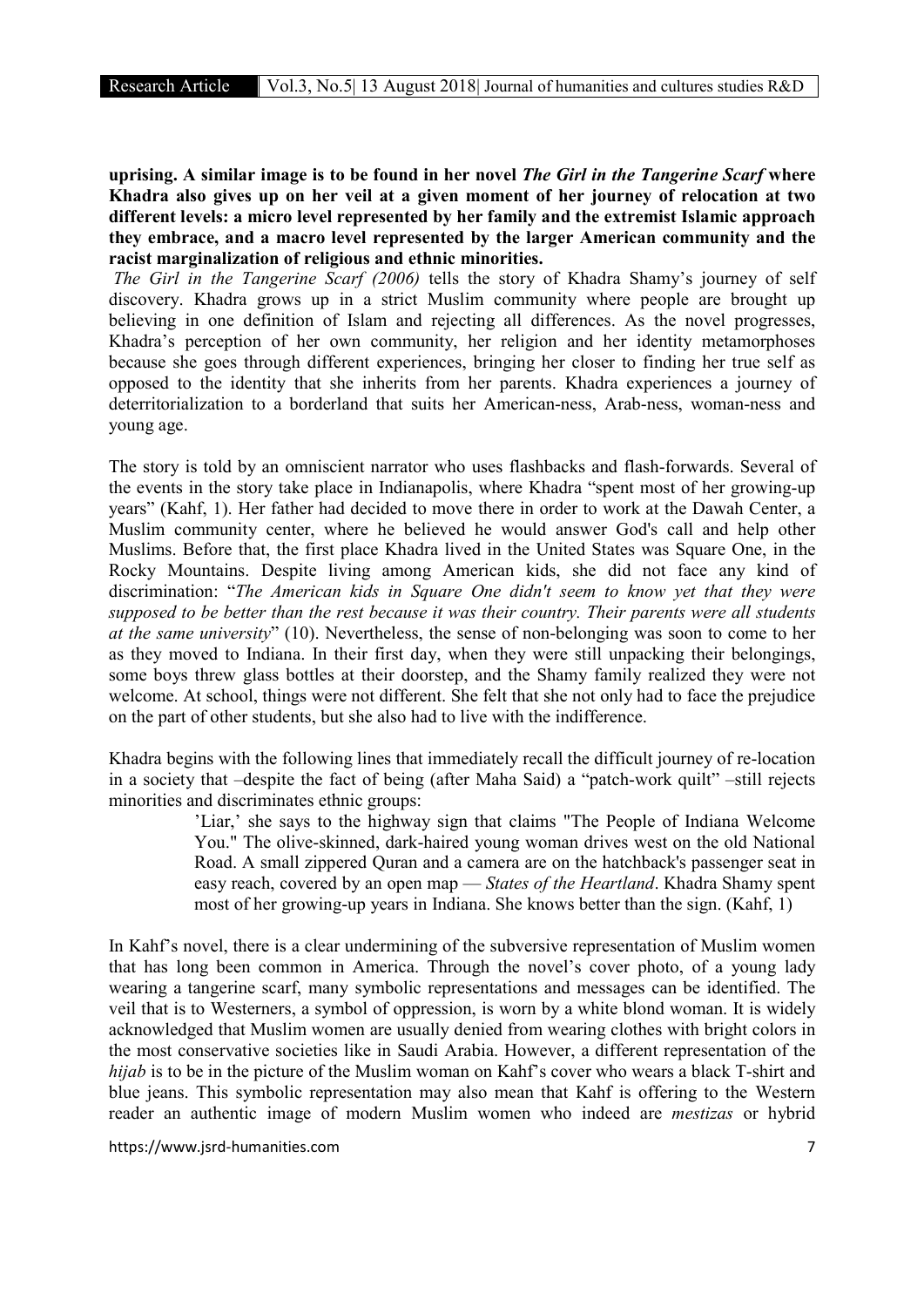subjectivities of their own kind. There is a cultural and religious métissage we could have read through this representation: being a blond white Arab woman, wearing black T-shirt and blue jeans but also a tangerine headscarf, is the new mestiza we are highlighting in this book. It is the space which this culturally and religiously blend occupies I identify as 'borderland'.

Thus, the novel is about an Arab-American *mestiza*'s journey in search of identity where, through the protagonist's journey into herself and the Middle East, Khadra attempts coming to terms with her Arab and Islam identities as well as her American identity, and ends being reterritorialized in a new borderland that is religiously and culturally distinct from her parents'. Khadra does give up wearing the veil by the novel's end yet embraces a new persona emerging from the deep strife she underwent throughout her childhood and early adult life. Taking off the headscarf may be either due to religiously strict life Khadra' parents and family circle imposed on her, or due to the racist behavior of the outer world she had to confront. Khadra's decision may be a one of a new Muslim *mestiza* who has, at last, found her border zone.

Also, in the novel, Kahf gives Khadra this example of a Muslim woman who created a new identity and a new *borderland* zone for herself to balance between the two opposing sides of the hyphen so as to be accepted by mainstream America. By creating such a hyphenated character, Kahf spotlights the conflict between the secular and the devout Muslims and how they view each other. To Americans, Muslims are often reduced to a single image of brainwashed followers of Islam and terrorists. However, Khadra is not thwarted by a single image of Islam; she has many examples to choose from and emulate as she lives the life she wants. It is this perception that may explain the choice of wearing or taking off the headscarf by both the author and her character. As it is the case for Khadra, for Kahf what she must fight for and be devoted to is the freeing of her people from an oppressed regime; it is also the freeing of Arabs and Muslims from a discriminating mainstream culture, and it is the rescue of women from a patriarchal society.

All through the novel, Khadra is constantly confronted with various images of Muslim women that represent the heterogeneity within the Muslim community often left out from media representations and the hegemonic discourse. At the beginning, we are introduced to the image of Khadra's mother who is an ambitious educated woman who wanted to go to medical school. She explains to her daughter that she thought she would go to medical school, "*But after [she] graduated, [she] chose to stay home*. "*For the children*" (p. 21). Khadra's mother had sacrificed her interest in furthering her education in order to care for her children, "*I used to dream I would be a doctor one day, and open a free clinic for poor people*" (p. 26). Khadra's grandmother, Teta, also represents that image of empowered Muslim Arab women. She was a telephone operator long ago and was among "*the very first wave of working women*" (p. 271) as it was one of the new jobs that had opened up for women in the old days. Teta did not conform to a society that decided that "*a telephone girl's job was a bad thing, a thing for loozies.*" Teta insists on saying "*We wanted to be the New Woman*" (p. 271).

Khadra's unique perception of important issues like the veil, women rights, and rebelling against oppression of whatever kind goes back to her many location shifts and travelling from coast to coast, from continent to continent and from country to country. It is also due to her universallyshaped consciousness which found in a border zone the safest space to occupy. The most significant of these journeys is her voyage to Syria. She visits Syria to 'find' herself, believing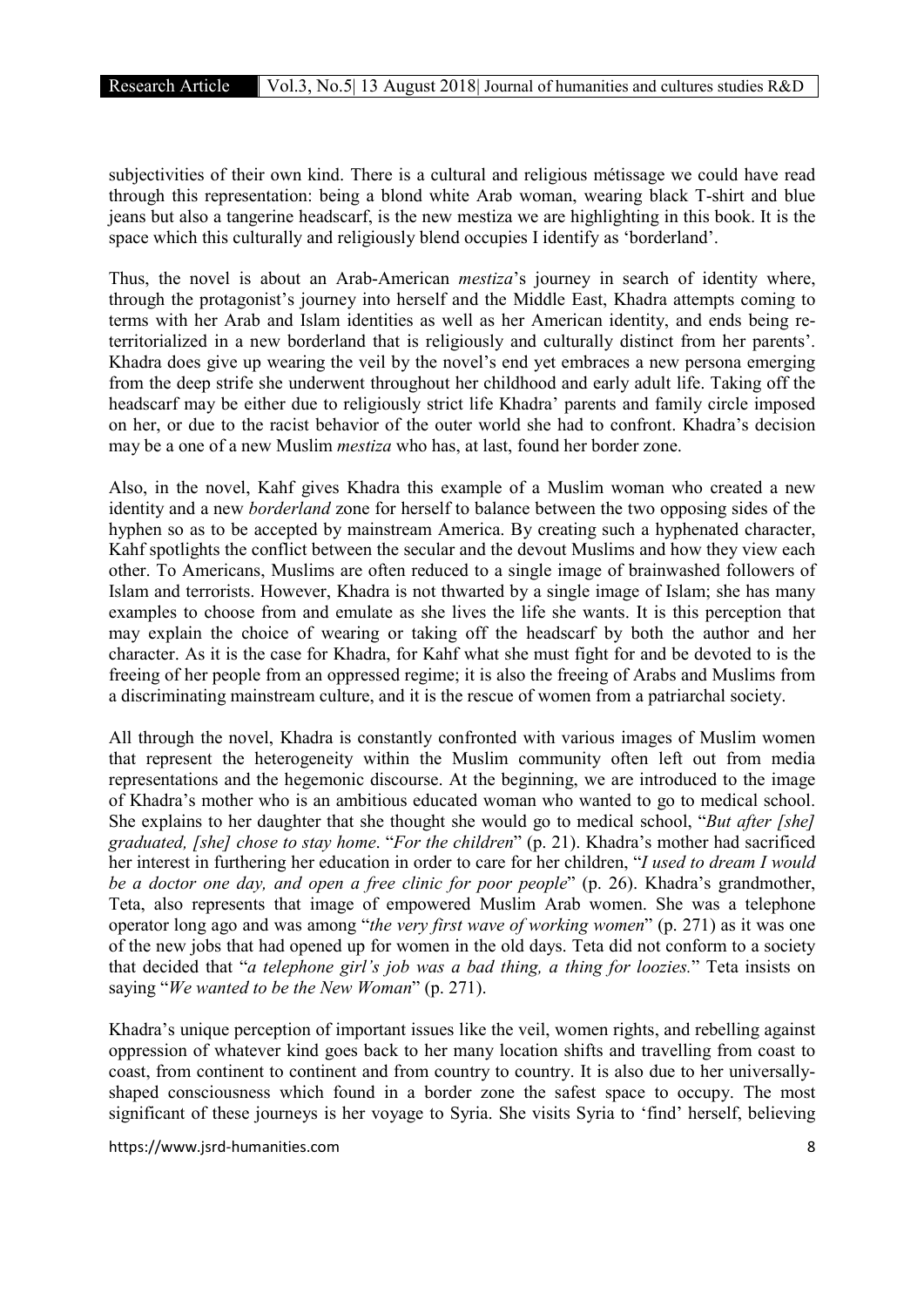that a spiritual discovery of her cultural origins will help her further understand what to do regarding her own identity, without external pressure. In her homeland, she comes to learn about her mother's suffering from her grandmother, who reveals some truths Khadra never knew about. Khadra knew that, after the death of her mother, Ebtehaj, Ebtehaj's stepmother, who was secular, mistreated her and forced her not to wear the veil because she was mocked at for wearing it. It is here that we read a different story about *hijab* and its impact on the identity construction of Khadra later in the story. Kahf may shock her Western readers with this truth about oppressing Arab women to take off the veil.

According to Khadra's Teta, "*The city was against it, the tide was against it*" (p. 275). Teta narrates "*she tried everything-she'd yank it right off her head. I heard she put it in the pot and shat on it"* (p. 275) and she was embarrassed to be seen in public with her veiled stepdaughter; she even made Ebtehaj walk on the other side of the street. Ebtehaj's stepmother did not allow her to continue with her Quran circle that she became interested in after her mother's death and tried to force her into a marriage with a man "*who drank and whored, just to make her misery lifelong"* (p. 276). Through these stories about her mother's past, Khadra bonds with her grandmother and comes to a better appreciation of her mother.

Eventually, Khadra realizes that her mother was strong enough to hold on to the veil that had caused her so much trouble and was determined to follow her Islamic beliefs no matter what the trend was at the time. The struggles she has learnt made her aware of the fact that she is not alone in her experiences of dislocation, separation and feeling '*betwixt and between'*. So, through Khadra's journey to Syria, one may identify the way Kahf's Syria is also used to epitomize how women were persecuted because they chose to wear the veil. Khadra hears her aunt tell of events in Syria in 1982 where, during this period, the Islamic front rebelled against the Syrian government that was repressive, corrupt, and dictatorial (Cleveland, 2004, p. 362).They seized control of parts of the city of Hama and the government in response launched "a deadly campaign" against the city and its civilians.

Khadra's aunt explains that, in 1982, the capital was blocked by the government and a thousand paratroopers got hold of any woman who was wearing the veil. Her aunt states, "You *could strip off your hijab [veil]…, or get a gun to your head*" (p. 281). She adds that her daughter, Reem, on her way home, got stopped by the paratroops so she took off the scarf right away where her aunt comments "*Why endanger your life for it?"* ( p. 281) The paratroops asked her to take off her clothes because she was fully covered with her long garb, but did not wait for Reem to take off her clothes so she ripped it off her and "*holds it up in the air and sets it on fire with a blowtorch*" (p. 281).

However, her uncle Mazen explains to her that such events had happened because of dissidents like Khadra's mother and father who, in his opinion, had politicized the veil and upset the government which then led to this behavior. Hearing the story of her mother shocks Khadra into realizing how momentous her parents' decision to leave their home and migrate to America; she also comes to realize why her mother sticks to wearing the veil.

Because of what her mother suffered in a Muslim country, Khadra comes to appreciate the freedom she enjoys in America where she is able to practice her religion without persecution.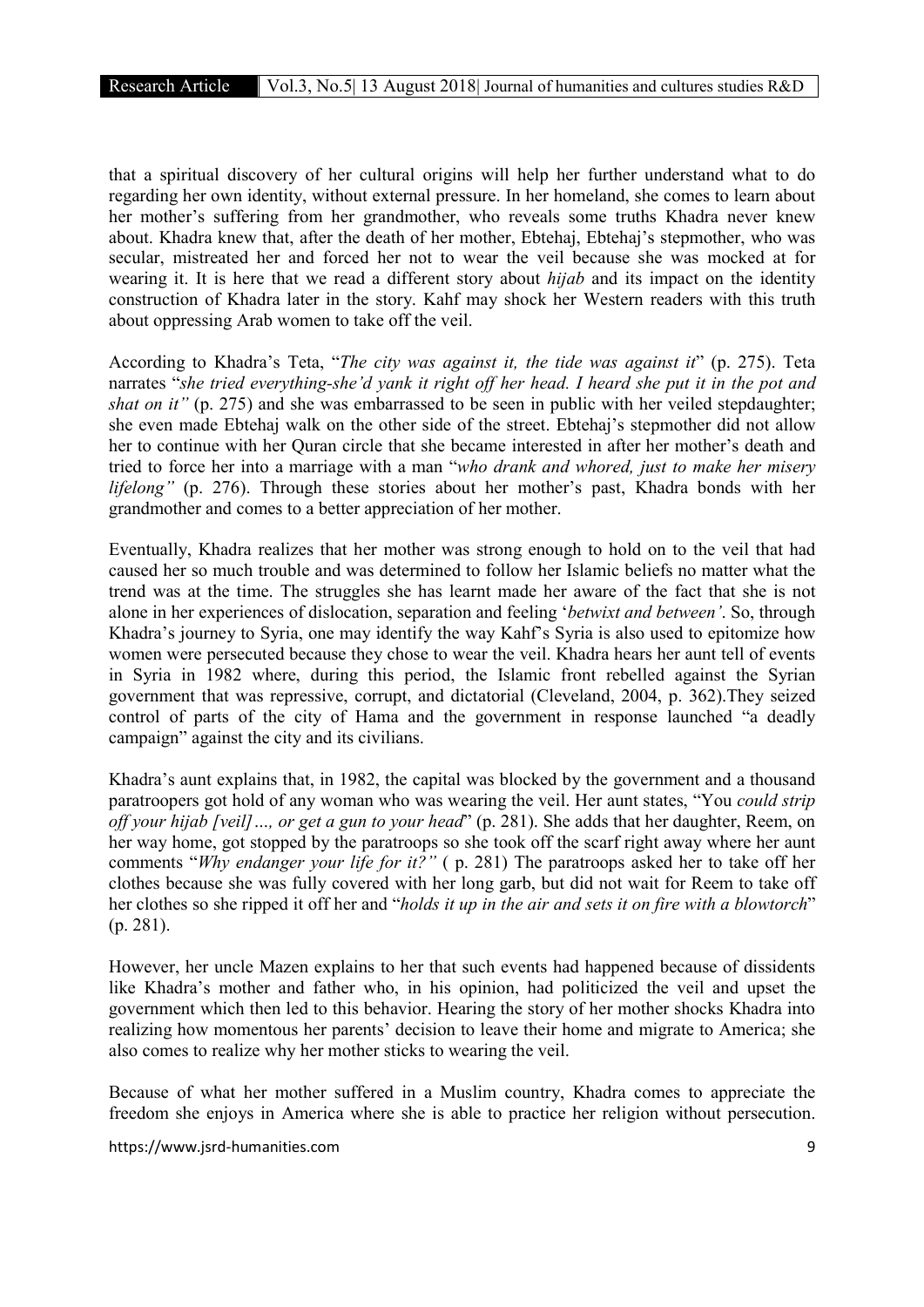She may have to deal with the reality of stereotypes and misconceptions; nevertheless, her situation as a practicing Muslim in America is better than others in the so-called Muslim countries. However, in America, Khadra and her mother are faced with other forms of challenges: narratives and scenes of immigration and identity imposed by the hegemonic culture that requires them to hold on to a single allegiance and to let go of any other. Their dilemma lies in the fact that they are to make a decision with regards to their identity, and they are limited by the two options made available by the dominant culture: either to express their Muslim identity through the veil or assimilate with the American culture.

# Conclusion

Kahf's 2006 novel fictionizes main challenges faced by Muslim Arab American women and it chronicles the reality this minority faces while doing considerable efforts to assimilate with the host culture while preserving their own culture to end up be dislocated in a new zone: a borderland. In fact, Kahf's fiction not only undermines the distorted image of Muslims in America that is promoted by the biased local media and the foreign policy of the States, but also demoralizes the tyrant regimes that govern many MENA countries since the independence of the latter.

Although Khadra, in *The Girl in the Tangerine Scarf*, is presented as an enlightened woman who wears the veil because she believes in what it represents,; there are many facts about radical Islam and tyrant secular regimes that the character unearths through her journey of reterriteriolization. It is true that she decides to wear the veil in Muslim countries as well as America in spite of the difficulties she faces while wearing it, but the veil is not the focal issue for Khadra as it is the case for Kahf: what it must be worth fighting for is rather the freeing of the oppressed and the search of a zone where meanings of freedom and tolerance are bein gcelebrated. In this connection, we see Khadra refusing to accommodate herself neither to the Western secular but discriminative society's customs and nor to patriarchal oppression in countries that do not give Muslim women the option to practice freedom of choice. Through the novel, Kahf has created a new borderland zone for the Muslim woman who chooses a unique way of living with the Islam that she sees more suitable to her hyphenated identity. It is a zone where religion is an individual choice and not a group's. The new attitude of Muslim-American women we read in this novel goes along with the author's new double-voicedness that cries out the right of oppressed people to be voiced, heard and liberated.

Furthermore, through her narrative, Kahf reflects the heterogeneity within the Muslim and Arab-American community and their negotiation of different patriarchal contexts. The author focuses on Khadra's journey of re-locating an identity that has been lost between Home and Diaspora and between a radical Islam and a discriminating Secularism. Through the main character and other female relations, interestingly Kahf represents the reality of heterogeneity in Muslim women's roles and attitudes. She also presents the various challenges that obstruct these women's ambitions: challenges that are due to cultural patriarchy, western discrimination, religious radicalism and gender-based oppression.

# References

-Aguirre, Manuel & Quance, Roberta & Sutton, Phillip C. *Margins and Thresholds. An Enquiry into the Concept of Liminality in Text Studies*. Madrid: The Gateway Press, 2000.